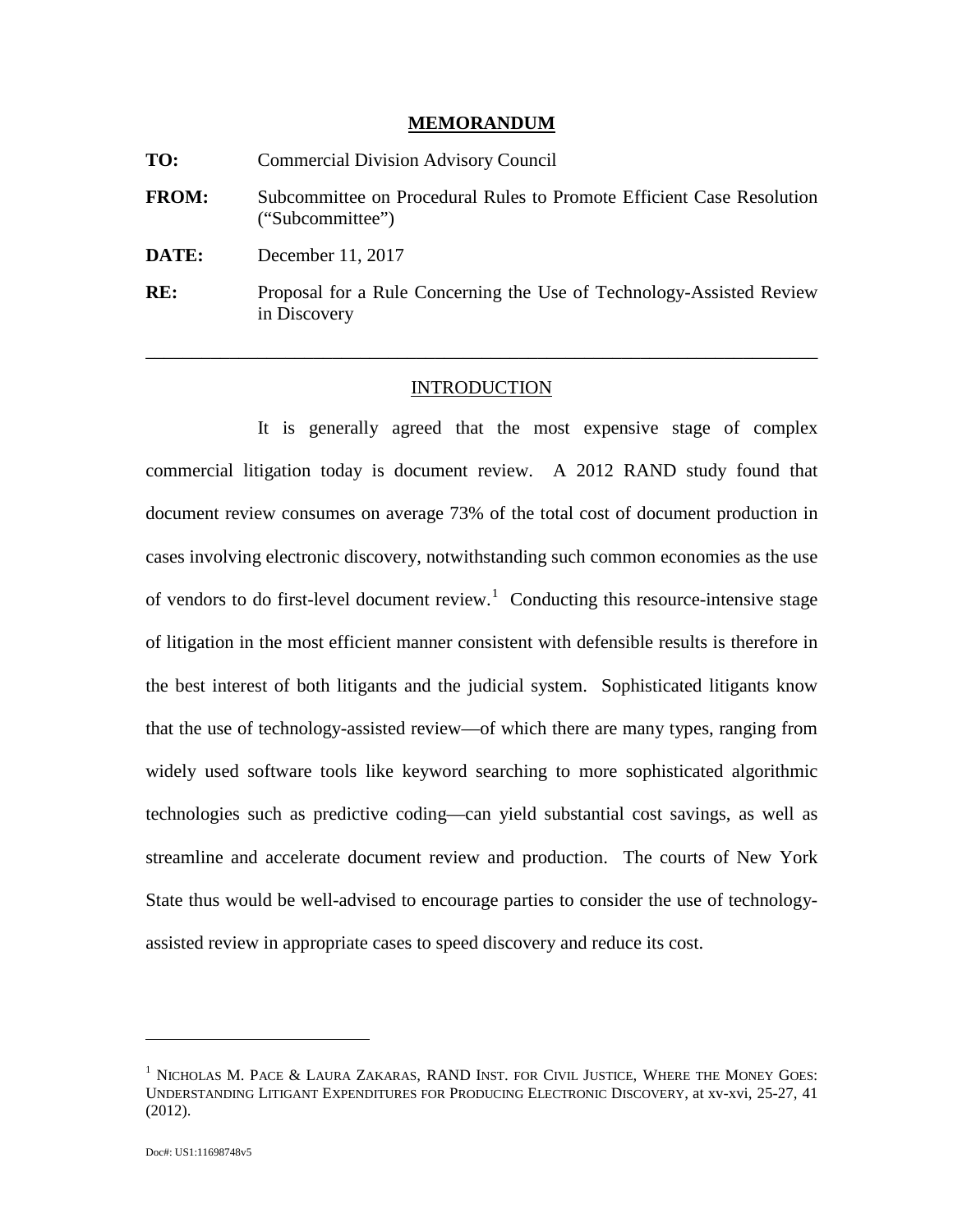Although technology-assisted review has been available for years, neither the CPLR nor, for that matter, the Federal Rules of Civil Procedure address whether, in what circumstances, or how a party may use technology-assisted review to fulfill its disclosure obligations. In the federal courts, however, the judiciary has provided some guidance through decisions addressing e-discovery issues. In contrast, the New York State courts—including in the Commercial Division, where the costs of document review are likely to be most burdensome—have provided little analogous guidance.

To fill that gap, the Subcommittee proposes a new rule for the Commercial Division addressing technology-assisted review. The proposed rule would do no more than to confirm that technology-assisted review is a legitimate disclosure tool that parties may make use of in appropriate cases, as many are already doing, and that, as with any other document review, the producing party is best situated to determine in the first instance whether and how to use technology-assisted review. The proposed rule would not limit in any way the presiding justice's oversight of the discovery process, nor would it endorse or require any particular kind of technology-assisted review. By supporting the use of technology-assisted review in appropriate cases, however, the proposed rule would make clear that the Commercial Division is receptive to technological innovations that lessen the burdens and cost of complex litigation.

### THE PROPOSED RULE

The proposed rule, which might be incorporated as a subpart of current Rule 11-e of the Rules of the Commercial Division, would read as follows:

# **The parties are encouraged to use the most efficient means to review documents, including electronically stored information ("ESI"), that is consistent with the**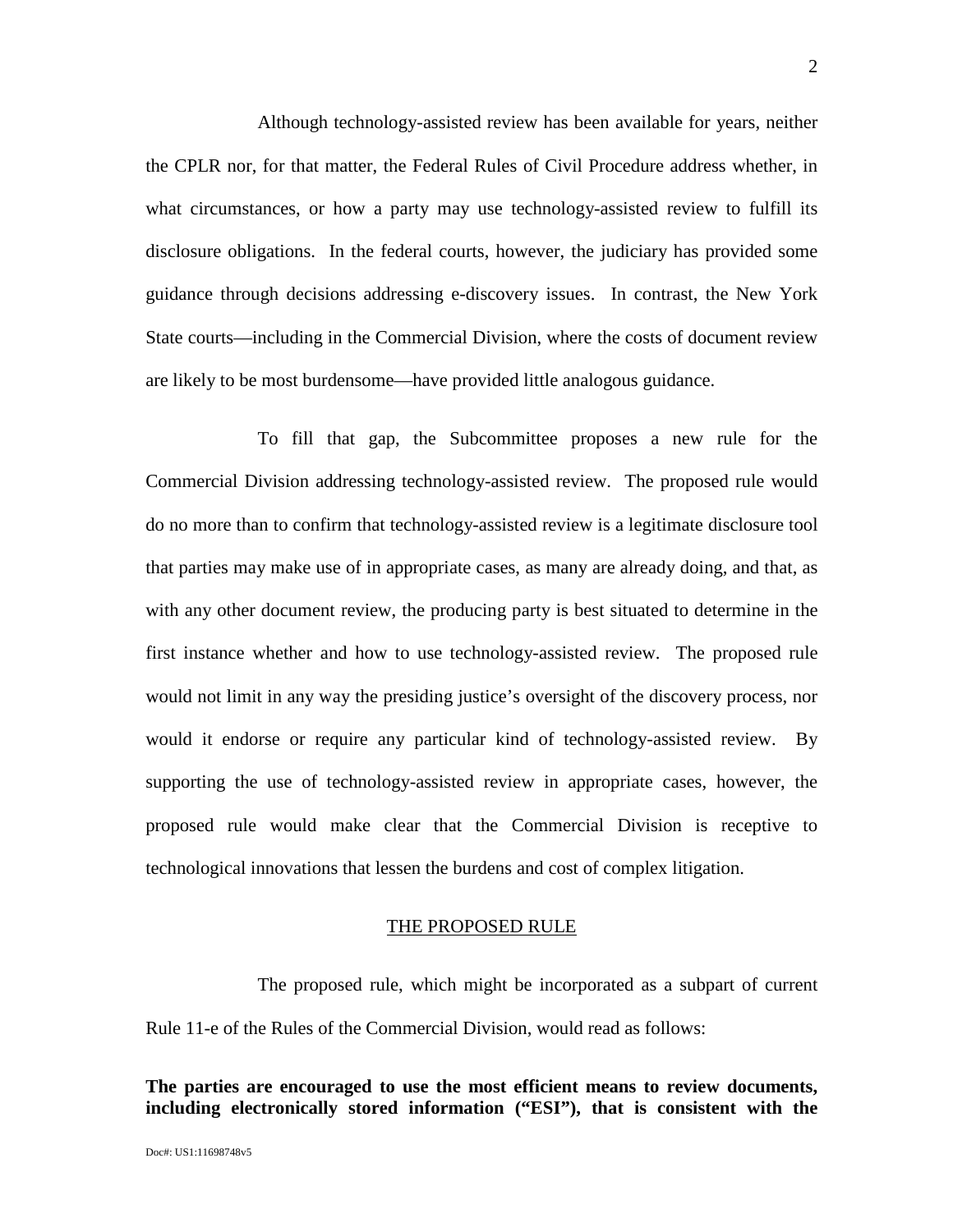**parties' disclosure obligations under Article 31 of the CPLR and proportional to the needs of the case. Such means may include technology-assisted review, including predictive coding, in appropriate cases.**

## DISCUSSION

*Background.* Litigants in complex commercial cases today use a wide range of technology-assisted review techniques to facilitate the review of what is often an enormous volume of electronically stored information ("ESI"). In such documentintensive cases, human review of each and every collected document for responsiveness can be slower, more costly, and less accurate than the appropriate use of technologyassisted review, $2$  which relies on software to help identify potentially irrelevant documents for culling from a large data set, to group together similar documents so as to promote efficient review and consistency of results, or to "teach" a computer to recognize those documents that are most likely to be responsive.

The threshold challenge faced in reviewing a large volume of ESI is that most ESI is unstructured, meaning that it is not organized in any predetermined way. The most common example of unstructured data in the disclosure context is email, which has few predetermined data fields and typically is stored without regard to subject matter. Review of ESI thus often begins by collecting a large volume of unstructured ESI, frequently limited only by custodian and date range, and then running a *keyword search*, which uses software to identify words or phrases that are likely to be found in responsive

<span id="page-2-0"></span><sup>2</sup> *See, e.g.*, *id*. at 55-58, 61-69.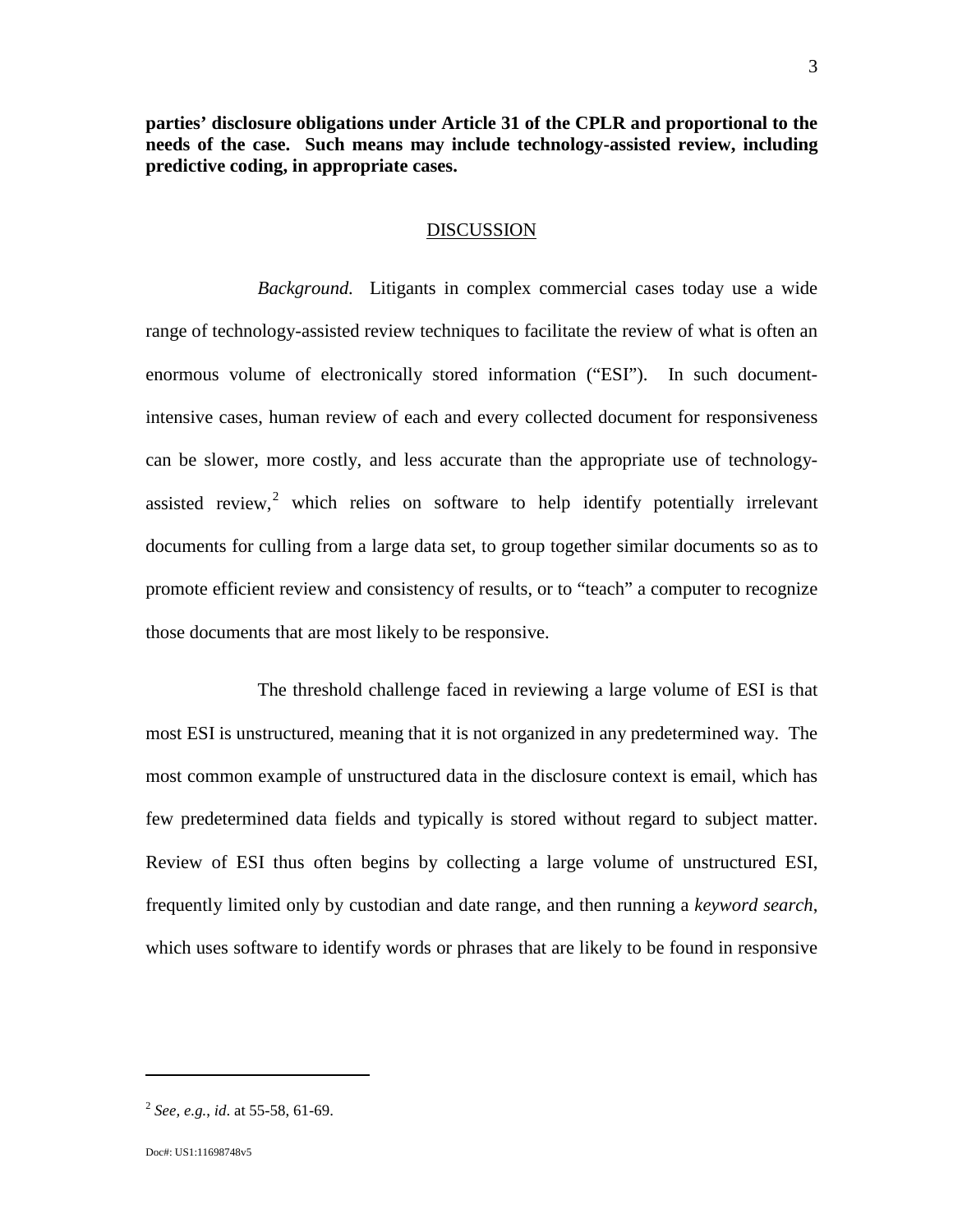documents, to identify the documents to be reviewed.<sup>[3](#page-3-0)</sup> A more sophisticated variant is *concept searching*, which uses advanced technology to identify documents incorporating concepts similar to the specific search terms used.<sup>[4](#page-3-1)</sup>

The efficiency of the ensuing review and consistency of results can be enhanced through techniques to group similar or related documents together, such as *email threading*, which packages together email strings and any attachments as one chronological thread; [5](#page-3-2) *near-duplicate identification*, which groups together similar documents based on their textual similarities (e.g., different drafts of a document);<sup>[6](#page-3-3)</sup> and *clustering*, which uses conceptual analytics technology to group and categorize similar documents. [7](#page-3-4)

While these common techniques can help to cull a data set and organize it for review, none of them obviates the need for human review for responsiveness. The form of technology-assisted review generally referred to as *predictive coding* purports, however, to do just that. Predictive coding uses a "machine learning algorithm to distinguish relevant from non-relevant documents, based on subject matter experts'

<span id="page-3-0"></span><sup>3</sup> *See, e.g.,* THE SEDONA CONFERENCE, COMMENTARY ON DEFENSE OF PROCESS: PRINCIPLES AND GUIDELINES FOR DEVELOPING AND IMPLEMENTING A SOUND E-DISCOVERY PROCESS 25 (Public Comment Version, 2016).

<span id="page-3-1"></span><sup>4</sup> *See, e.g.*, *Concept Searching*, RELATIVITY.COM, https://www.relativity.com/relativity/Portals/0/Documents/8.0%20Documentation%20Help%20Site/Conten t/Features/Analytics/Concept%20searching.htm (last visited Nov. 29, 2017).

<span id="page-3-2"></span><sup>&</sup>lt;sup>5</sup> See Nik Balepur, 5 *Email Threading Facts That May Surprise You*, THE RELATIVITY BLOG (Apr. 16, 2015), http://blog.kcura.com/relativity/blog/5-email-threading-facts-that-may-surprise-you.

<span id="page-3-3"></span><sup>&</sup>lt;sup>6</sup> D4, Near-Duplicate Detection Finds Documents No One Thought Could be Found, D4 CASE STUDIES BLOG (June 11, 2015), http://d4discovery.com/discover-more/near-duplicate-detection-finds-documentsno-one-thought-could-be-found#sthash.tI5DevpH.dpbs; EQUIVIO, CHOOSING A NEAR-DUPLICATE IDENTIFICATION SOLUTION (2012), http://www.equivio.com/files/files/White%20Paper%20-%20Choosing%20A%20Near-Duplicate%20Identification%20Solution.pdf.

<span id="page-3-4"></span><sup>&</sup>lt;sup>7</sup> Document Clustering for eDiscovery Review, CLOUDNINE, https://www.ediscovery.co/legacy/documentclustering/(last visited Nov. 29, 2017).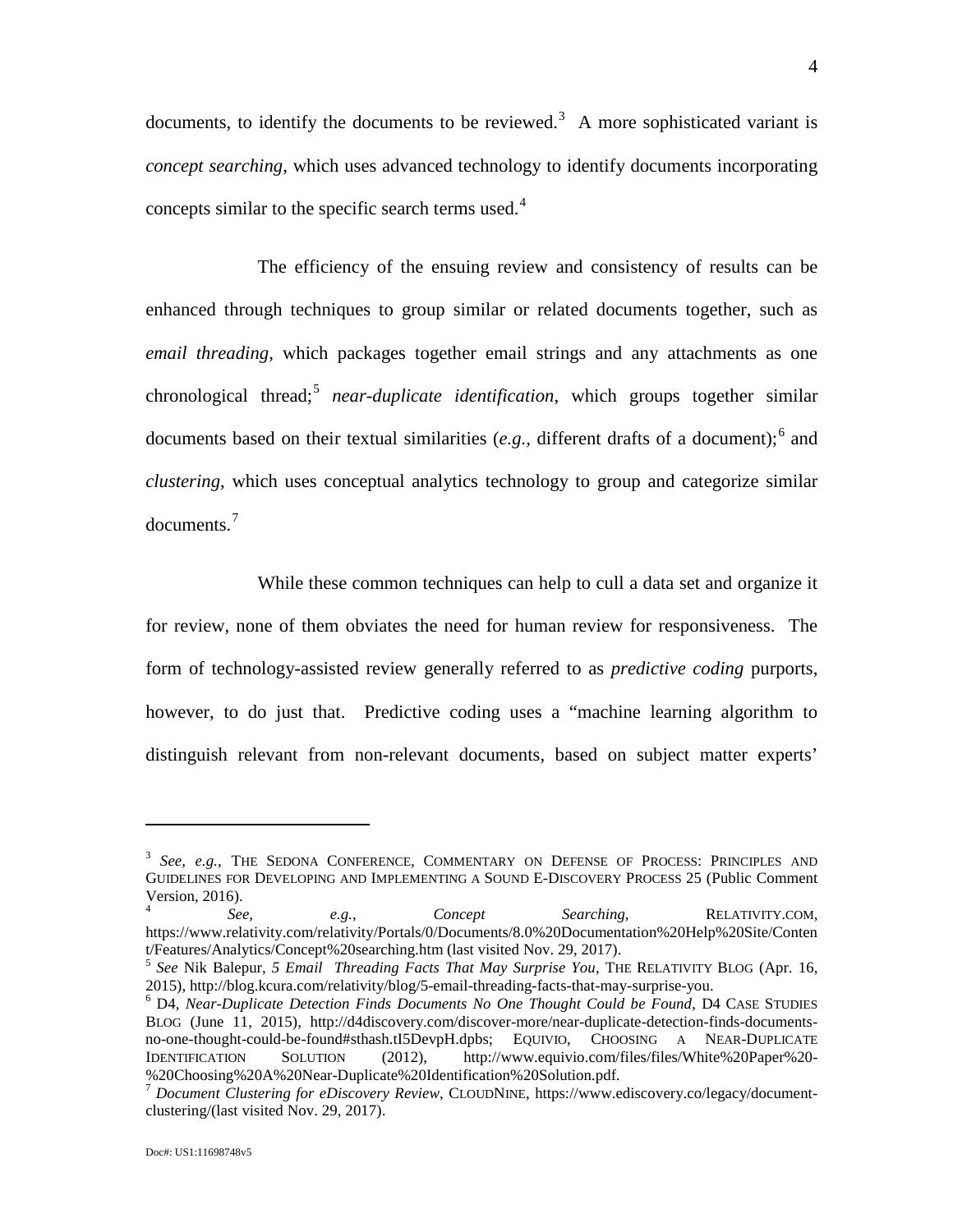coding of a training set of documents."<sup>[8](#page-4-0)</sup> Predictive coding uses computers to extrapolate human judgments about responsiveness, based on human review of a sample "seed set" or "training set" of documents, across the remaining document collection.<sup>[9](#page-4-1)</sup> Because predictive coding requires an upfront investment of time in "teaching" the computer to recognize the characteristics of responsive documents, it generally is cost-effective only when dealing with a large volume of unstructured ESI, but in those circumstances it has the potential to enhance the speed, accuracy, and cost-effectiveness of document review.[10](#page-4-2) 

*Rationale for the Proposed Rule.* Both federal and state courts have endorsed the use of technology-assisted review. The United States District Court for the Southern District of New York, for example, has noted that "[p]redictive coding is an automated method that credible sources say has been demonstrated to result in more accurate searches at a fraction of the cost of human reviewers." *Chevron Corp.* v. *Donziger*, 11-CV-0691, 2013 WL 1087236, at \*32 n.255 (S.D.N.Y. March 15, 2013). Indeed, the Delaware Chancery Court has actually required parties to use predictive coding. *EORHB, Inc., et al.* v. *HOA Holdings, LLC, et al.*, No. 7409, 2012 WL 4896670 (Del. Ch. Ct. Oct. 15, 2012). Courts have noted in particular the utility of predictive coding for reviewing a large volume of ESI. In the Southern District, for example, Magistrate Judge Andrew Peck has observed that "computer-assisted review is an

<span id="page-4-0"></span><sup>8</sup> *The Grossman-Cormack Glossary of Technology-Assisted Review*, 7 FED. COURTS L. REV. 8, 26 (2013) (capitals omitted).<br><sup>9</sup> *Id.* at 29, 32-33. Other implementations of predictive coding use a "Continuous Active Learning" model

<span id="page-4-1"></span>in which the computer "learns" while humans review documents, allowing for the re-classification of documents as the software continuously evolves its "understanding."

<span id="page-4-2"></span><sup>&</sup>lt;sup>10</sup> JOHN TREDENNICK ET AL., TAR FOR SMART PEOPLE: HOW TECHNOLOGY ASSISTED REVIEW WORKS AND WHY IT MATTERS FOR LEGAL PROFESSIONALS 35-41 (2016).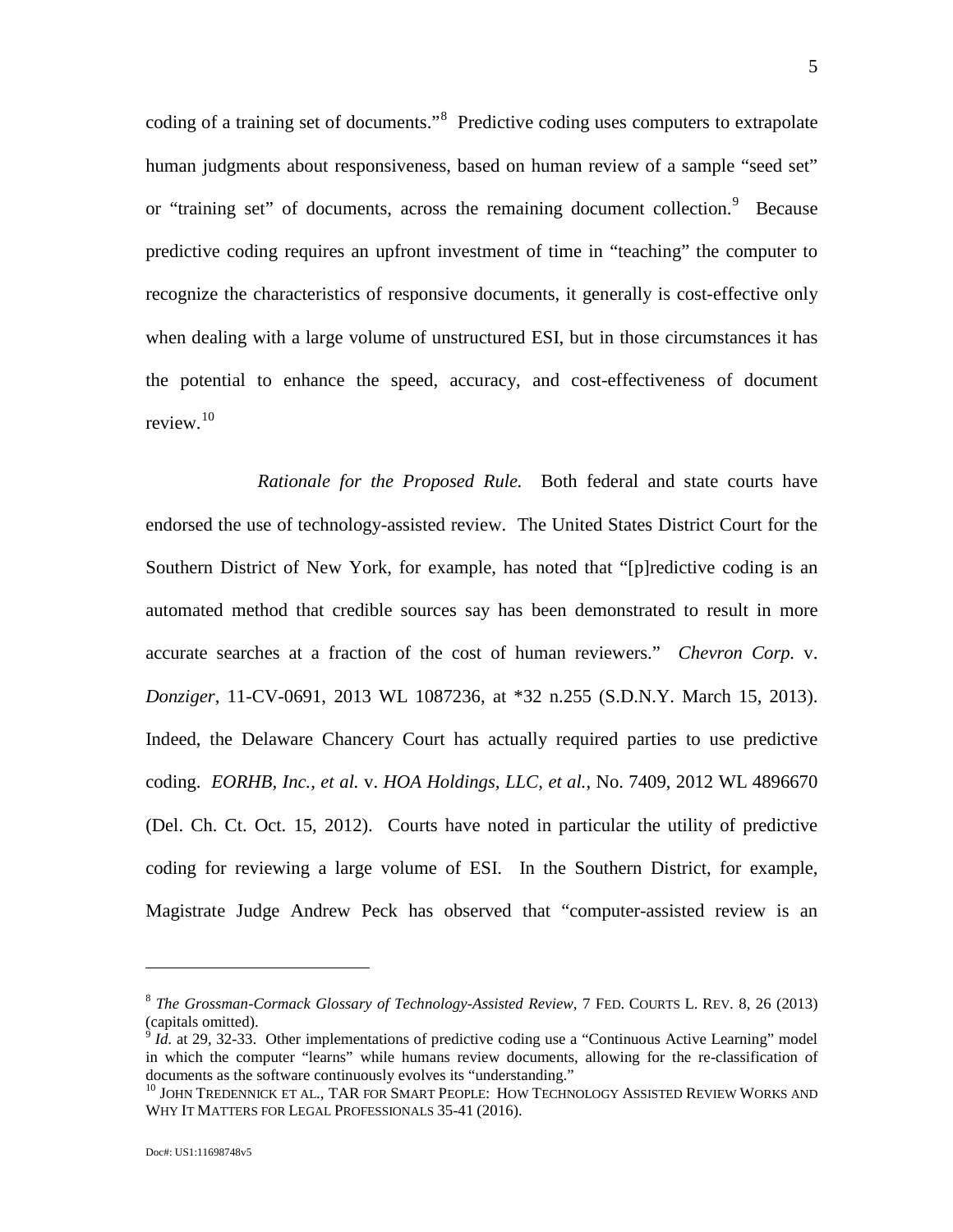available tool and should be seriously considered for use in large-data-volume cases." *Moore* v. *Publicis Groupe*, 287 F.R.D. 182, 193 (S.D.N.Y. 2012). Another federal district court has granted a plaintiff's request, over the defendant's objection, to use predictive coding to review approximately 2 million documents for responsiveness. *See Bridgestone Ams., Inc.* v. *Int'l Bus. Machs. Corp.*, No. 3:13-1196, 2014 WL 4923014, at \*1 (M.D. Tenn. 2014). Foreign courts have likewise recognized the utility of predictive coding in reviewing large volumes of ESI. *See, e.g., Irish Bank Resolution Corp. Ltd & ors* v. *Quinn &* ors, [2015] IEHC 175 (Ir.); *Brown* v. *BCA Trading Ltd.*, [2016] EWHC 1464 (Ch) (Eng.); *Pyrrho Invs. Ltd.* v. *MWB Prop. Ltd.*, [2016] EWHC 256 (Ch) (Eng.).

The proposed rule would make clear that the Commercial Division is sensitive to the cost of document review in complex commercial cases and is in line with other courts, including other centers of high-stakes commercial litigation such as the Southern District and the Delaware Chancery Court, in supporting the use of technologyassisted review, including predictive coding, in appropriate cases. The proposed rule would not, however, prescribe whether or when any particular form of technologyassisted review may or should be used. These technologies are evolving at a rapid rate, so that any effort to prescribe permissible or impermissible methodologies would quickly become obsolete, and in any event the appropriateness of a given methodology can only be determined in the context of the particular case and the data set to be reviewed. Nothing in the proposed rule is intended to limit the role of the presiding justice in supervising document disclosure, *see* CPLR 3104(a), or to insulate the responding party's production from challenge, *see* CPLR 3124.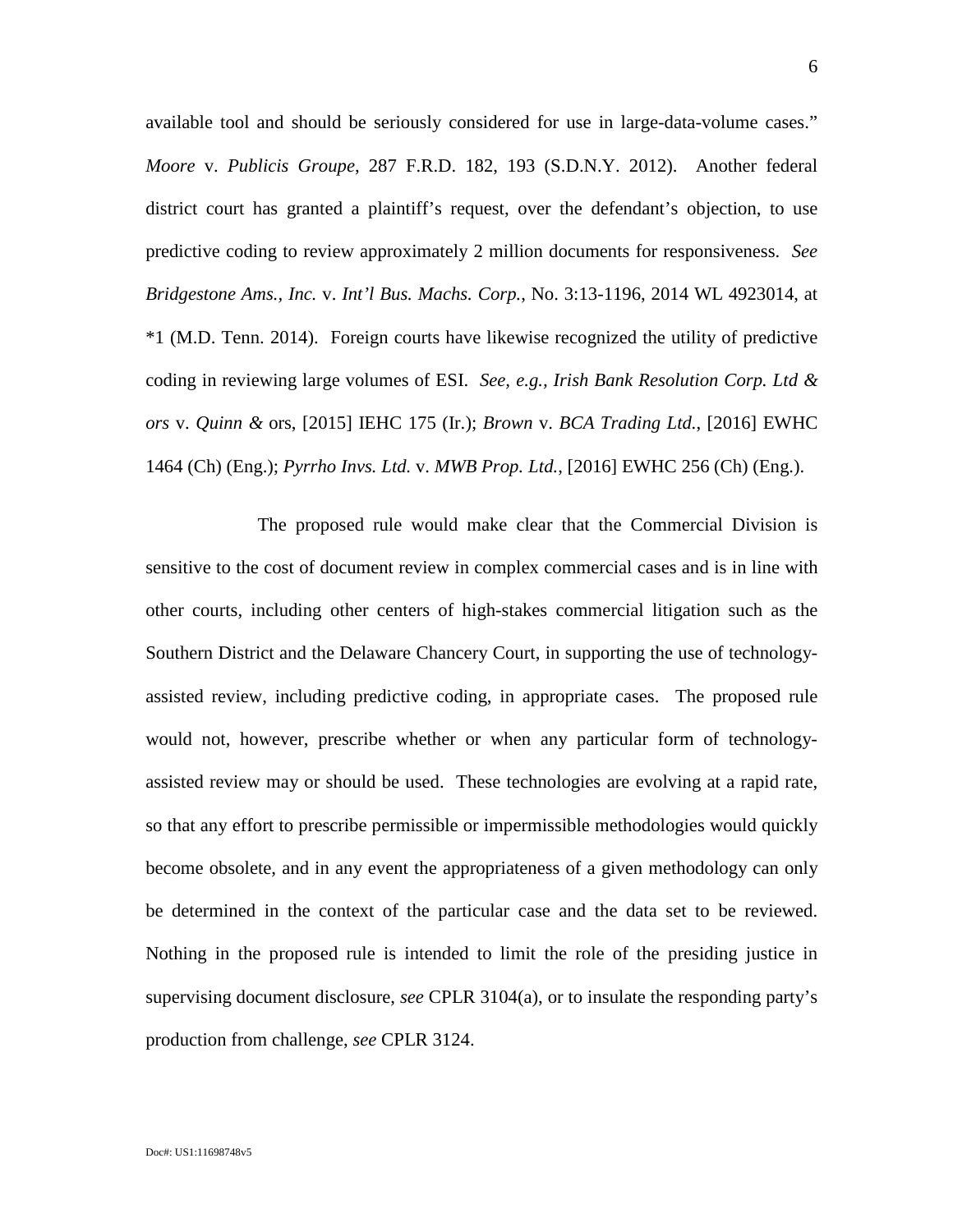*Need for Proportionality.* Regardless of the method a party uses to review a large collection of ESI for responsiveness, the result will not be perfect. "There simply is no review tool that guarantees perfection. . . . [T]here are risks inherent in any method of reviewing electronic documents." *Moore* v. *Publicis Groupe*, 11-CV-1279, 2012 WL 1446534, at \*3 (S.D.N.Y Apr. 26, 2012) (affirming Magistrate Judge Peck's acceptance of predictive coding). Courts have recognized that the standard for a review, whether technology-assisted or entirely human, "is not perfection, or using the 'best' tool, but whether the search results are reasonable and proportional." *Hyles* v. *N.Y. City*, 10-CV-3119, 2016 WL 4077114, at \*3 (S.D.N.Y. Aug. 1, 2016). "The goal is for the review method to result in higher recall and higher precision than another review method, at a cost proportionate to the 'value' of the case." *Moore*, 287 F.R.D. at 190.

This concept of proportionality is embedded in the Commercial Division Rules. The Preamble to the Rules provides: "The Commercial Division is mindful of the need to conserve client resources, *encourage proportionality in discovery*, promote efficient resolution of matters, and increase respect for the integrity of the judicial process" (emphasis added). Consistent with these principles, the CPLR limits the scope of disclosure to "all matter *material and necessary* in the prosecution or defense of an action." CPLR 3101(a) (emphasis added). Federal procedure is aligned with the CPLR and the Commercial Division Rules in this respect; the Federal Rules of Civil Procedure similarly limit discovery to that which is "proportional to the needs of the case." $\frac{1}{11}$  $\frac{1}{11}$  $\frac{1}{11}$ 

<span id="page-6-0"></span><sup>&</sup>lt;sup>11</sup> Fed. R. Civ. P. 26(b)(1) limits the "scope of discovery" to "any nonprivileged matter that is relevant to any party's claim or defense *and proportional to the needs of the case*, considering the importance of the issues at stake in the action, the amount in controversy, the parties' relative access to relevant information, the parties' resources, the importance of discovery in resolving the issues, *and whether the burden or expense of the proposed discovery outweighs its likely benefit*" (emphases added).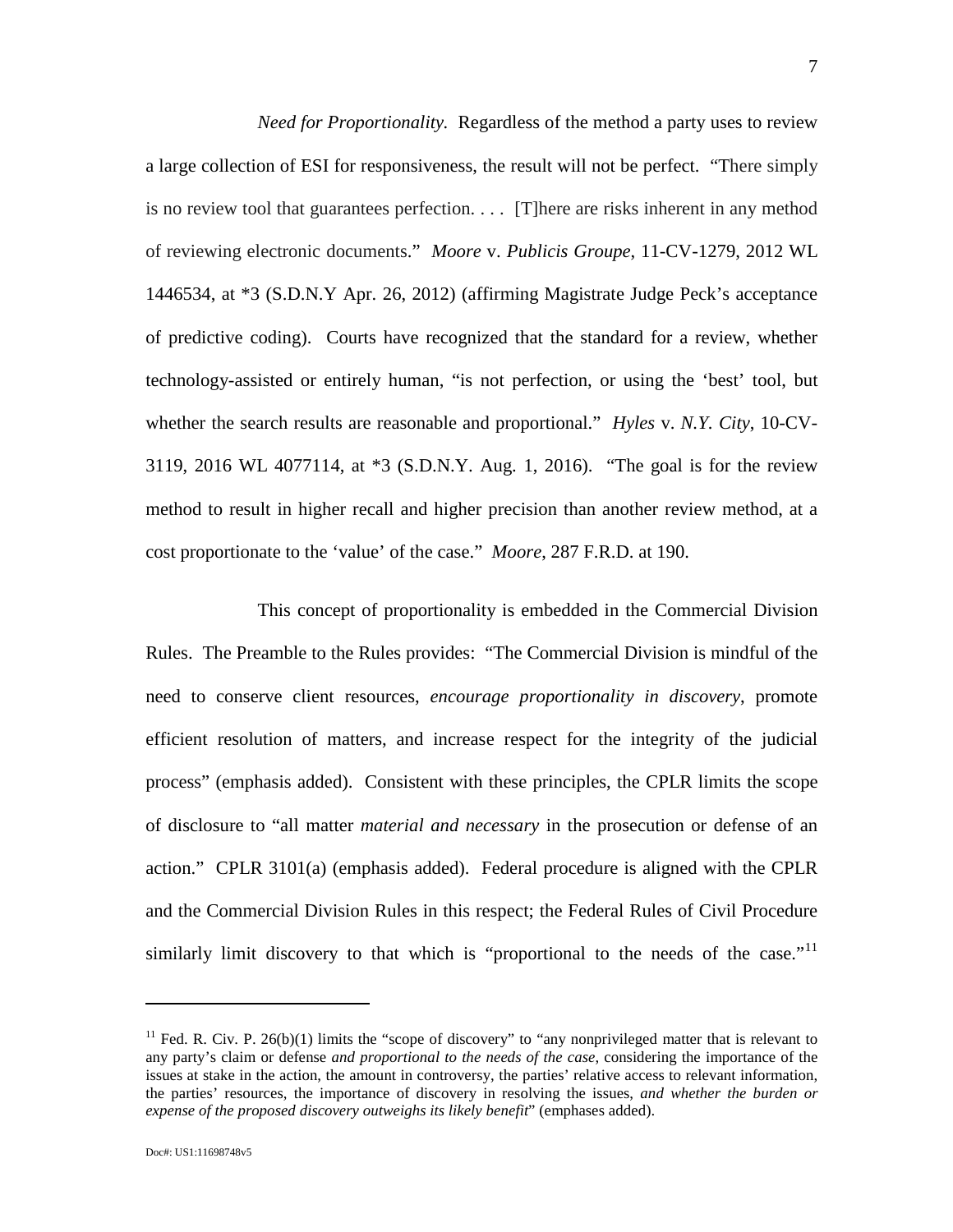Accordingly, it should not be a legitimate objection to a party's use of predictive coding or other technology-assisted review that the chosen method may not deliver perfect results. If the methodology chosen is reasonable in the circumstances—that is, "if the burden of identifying additional ESI outweighs the need for [additional] discovery and its importance in resolving the issues in dispute"—then it should be deemed sufficient to meet a party's disclosure obligations.<sup>12</sup> To underscore this principle, the proposed rule incorporates proportionality as a relevant consideration in determining the appropriateness of a document review method.

*Parties Encouraged to Cooperate.* Because the responding party knows best what kinds and volume of documents it has, how they are stored, and what it will cost to review them, "[r]esponding parties are best situated to evaluate the procedures, methodologies, and technologies appropriate for preserving and producing their own electronically stored information." *Hyles* v*. N.Y. City*, 10-CV-3119, 2016 WL 4077114, at \*3 (S.D.N.Y. Aug. 1, 2016) (quoting THE SEDONA CONFERENCE, THE SEDONA PRINCIPLES: SECOND EDITION BEST PRACTICES RECOMMENDATIONS & PRINCIPLES FOR ADDRESSING ELECTRONIC DOCUMENT PRODUCTION, at Principle 6 Illustration i (2d ed. 2007), *available at* www.thesedonaconference.org). "Unless [the responding party's] choice is manifestly unreasonable or the requesting party demonstrates that the resulting production is deficient, the court should play no role in dictating the design of the search." *Mortg. Resolution Servicing, Inc.* v. *JPMorgan Chase Bank, N.A.*, 15-CV-0293, 2017 WL 2305398, at \*2 (S.D.N.Y. May 18, 2017).

<span id="page-7-0"></span><sup>12</sup> *See id.*

 $\overline{a}$ 

Doc#: US1:11698748v5